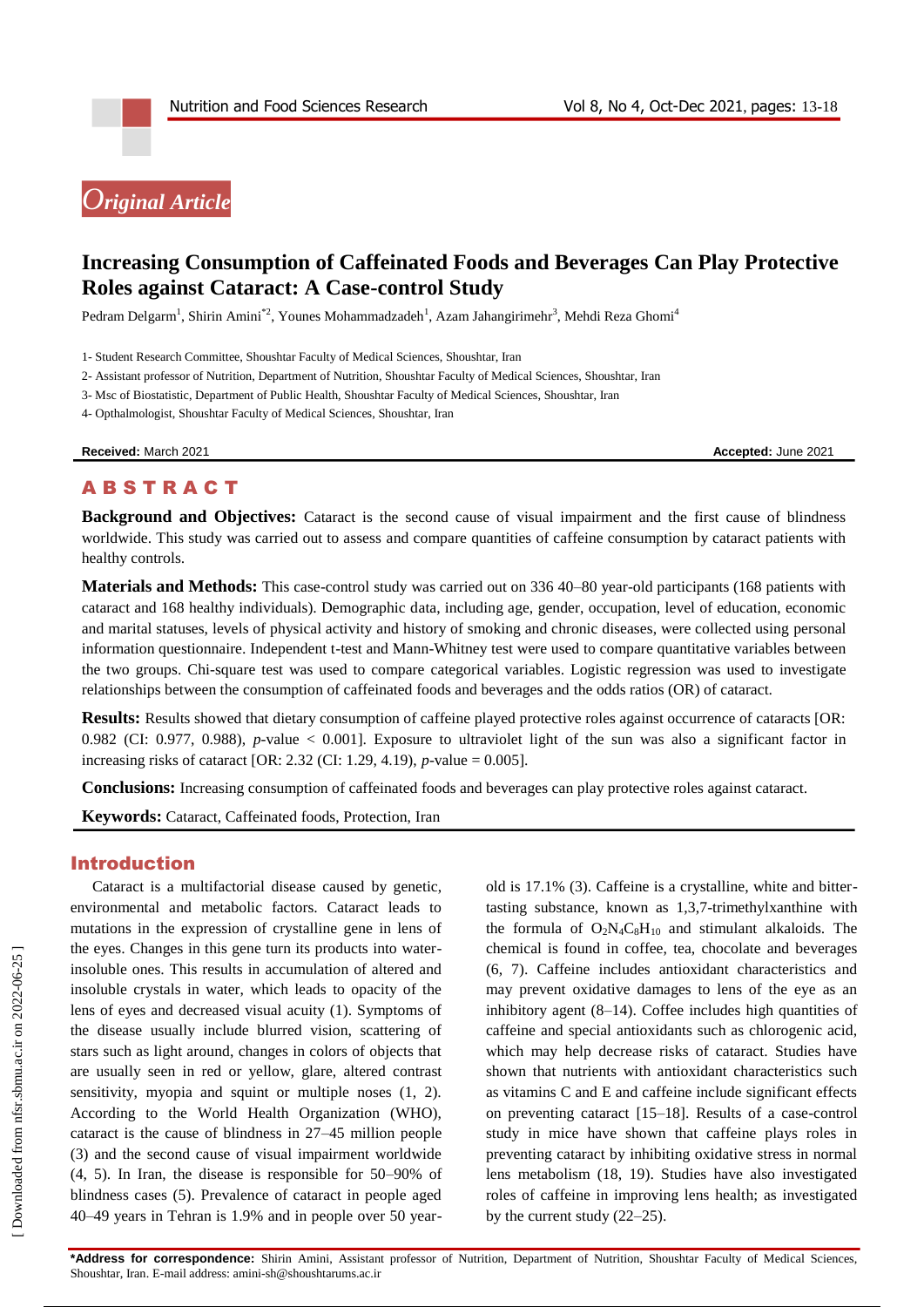In fact, caffeine is a relatively-cheap nutrition while cataract treatment is expensive. Up-to-date, human studies in this field are limited. Therefore, the present study was carried out to investigate relationships between the history of consumption of caffeinated foods and beverages and the occurrence of cataract in 40–80 year-old patients from Shoushtar, Iran.

## Materials and Methods

This case-control study was carried out on 336 40–80 year-old participants (168 patients with cataract and 168 healthy individuals). After approval of the study in Ethics Committee of Shoushtar Faculty of Medical Sciences and receiving consents from the eligible participants, participants were enrolled in the study. Furthermore, protocol of the study was verified by the Medical Ethics Committee, Shoushtar Faculty of Medical Science, based on 2013 Helsinki Declaration (registration no. IR.SHOUSHTAR.REC.1399.027). Patients with cataract were selected within those referred to the Eye Clinic or admitted to the Ophthalmology Ward of Khatam Al-Anbia Hospital, Shoushtar, Khozestan Province, Iran. Control group was selected from 40–80 year-old people with no cataracts, referred to the Output Clinic of Khatam al-Anbia Hospital. Case and control groups were assessed to be similar in terms of age and gender. Having willingness to cooperate, being man or woman between the ages of 40 and 80 years, and diagnosed and approved with cataracts by a physician in the last 2–3 months (case group) were the inclusion criteria. Being under the age of 40 and over the age of 80 years, having history of infections with glaucoma and increased eye pressure, having galactosomal involvement, having unwillingness to cooperate, receiving drugs that affect eyes, being hospitalized due to cardiovascular diseases (CVD), cancers and kidney, endocrine, nervous system, skin, bone and gastrointestinal tract (GIT) diseases with adverse effects on the eye health were the exclusion criteria.

Demographic data, including age, gender, occupation, education, economic and marital statuses, physical activity and history of smoking and chronic diseases, were collected using personal information questionnaires. Height was measured using gauge with an accuracy of 0.1 cm and weight was measured using digital scale with an accuracy of 0.5 kg. Moreover, waist measurements were carried out by the researchers using inelastic meter with an accuracy of 0.1 cm. Levels of education and income were asked from the participants and categorized. Participants with an income of less than 40 million Rials were considered as low-income, participants with an income of 40–70 million Rials were considered as middle-income and those with an income of more than 70 million Rials were considered as good income participants. Education was categorized to elementary, diploma and college educations. Quantity of the caffeine consumption was assessed during the last year in the healthy group and during the year before diagnosis of the disease in the case group using Food Frequency Questionnaire (FFQ). Moreover, FFQ designed and validated for the Iranian population (20) was used and volume size and frequency of the consumption of all foods, especially caffeinated foods (cereals, dairy, meats, fruits and vegetables) and beverages, in the last year were asked. Then, energy, macronutrient and caffeine intakes were calculated using Nutrient 4 Software. Moreover, FFQ designed and validated for the Iranian population (21) was used and foods consumption by the participants during the last year were asked. Then, energy intake was calculated using Nutrient 4 Software. Short-form of the international physical activity questionnaire (IPAQ) was used to investigate physical activity levels. The total metabolic equivalent (METs) was calculated based on the usual physical activity of the participants. Then, participants were classified into three major groups based on their levels of activity, including 1) low, 2) medium and 3) high groups. Reliability and validity of IPAQ were verified in a previous study in Iran (22). Weekly number and duration time of exposure to sunlight within the last three years were asked from the participants as well. Due to the lack of appropriate studies on the consumption of caffeine and its association with cataract, the sample size was calculated based on the previous studies (16). Considering the ratio of vitamin E consumption in the cataract group ( $p_1 = 22\%$ ) compared to the control group ( $p_2 = 38\%$ ) and  $\alpha = 0.05$ (type I error) and  $\beta = 0.1$  (type II error), the sample size for each group was calculated as 168 (total sample size of 336).

#### **Statistical analysis**

Independent t-test and Mann-Whitney test were used to compare quantitative variables between the two groups based on the normality of data distribution. Chi-square test was used to compare categorical variables between the case and control groups. Logistic regression was used to investigate relationships between the consumption of caffeinated foods and beverages and the odds ratios (OR) of cataract. Associations were assessed in crud OR and then BMI, energy intake, physical activity and age were included in Model 1. Statistical analysis was carried out using SPSS Software v.19 (SPSS, Chicago, IL, USA).

#### **Results**

The mean age of the participants was 59.30 y  $\pm$ 10.77. The mean BMI of the participants was  $26.58 \pm 4.93$  and their mean waist circumference was  $93.05$  cm  $\pm 15.33$ . Furthermore, BMI and waist circumference in the cataract group were significantly higher than those in the healthy group ( $p = 0.001$  and  $p = 0.001$ , respectively). Patients with cataract included significantly lower levels of physical activity, primary education and total income ( $p < 0.001$ ,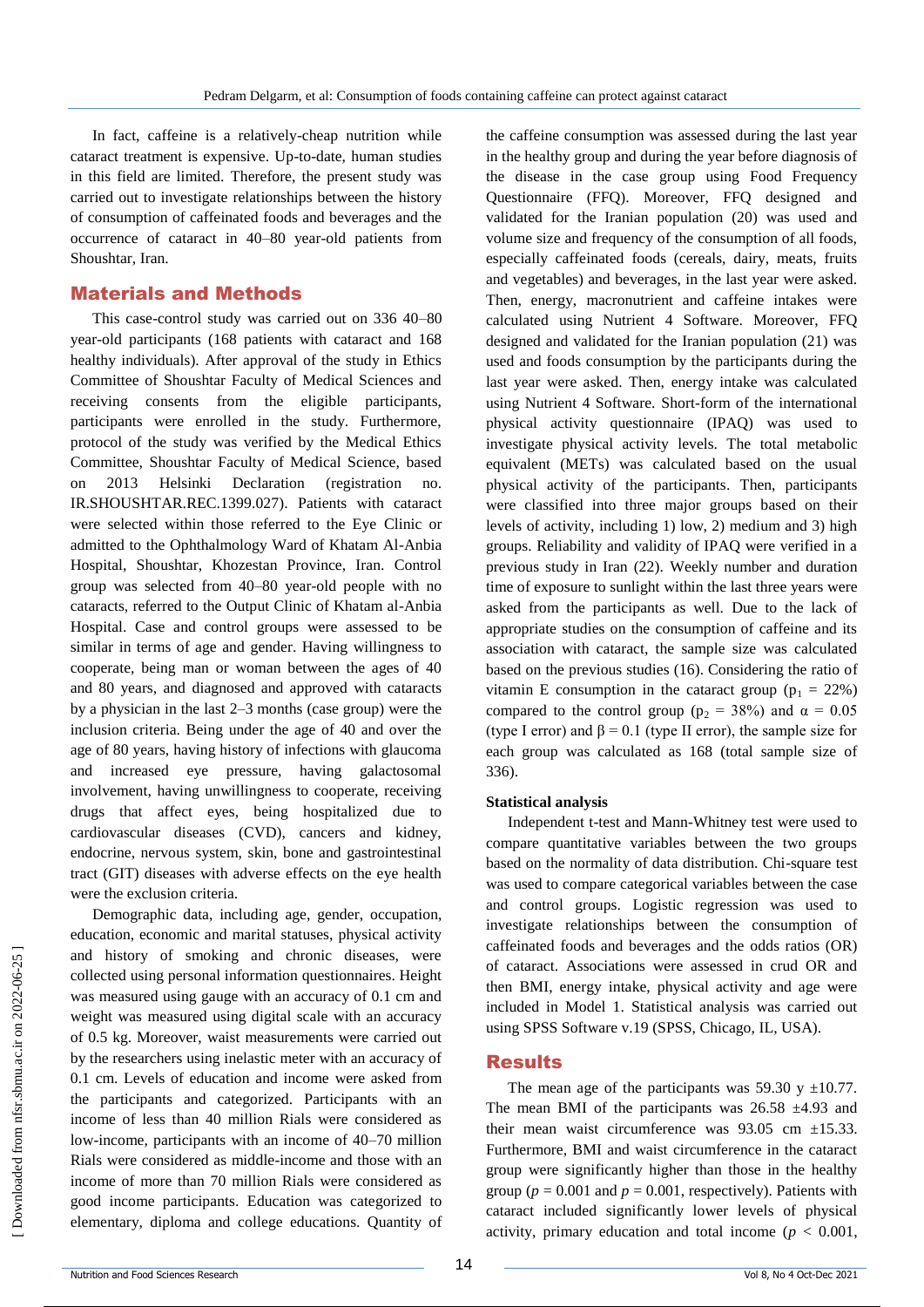$p$ <0.001,  $p$ <0.001, respectively). Dietary intakes of the two groups are shown in Table 2. The average calorie intake of the participants was 2493.71 cal. ±517.32. Consumption of caffeinated foods in the healthy group was higher than that in the case group ( $p < 0.001$ ). Intake of protein in the case group was significantly lower than that in the other group (*p*=0.018). No statistically significant differences were seen in the intakes of energy, water, carbohydrates, fibers and fats between the healthy and the case groups. Results of Table 3 showed that dietary intake of caffeine included protective roles against cataract. Exposure to ultraviolet (UV) light of the sun was a significant factor in increasing risks of cataract.

|  |  | Table 1. Comparison of basic characteristics and anthropometric measures of the participants |  |  |  |
|--|--|----------------------------------------------------------------------------------------------|--|--|--|
|--|--|----------------------------------------------------------------------------------------------|--|--|--|

| Characteristic                              | Case (Cataract)<br>$N = 168$ | Control (Healthy)<br>$N = 168$ | $P$ -Value    |
|---------------------------------------------|------------------------------|--------------------------------|---------------|
| Aget                                        | $57.05 \pm 7.73$             | 55.55±12.02                    | 0.051         |
| Sex $n$ (%) $\ddagger$<br>Female            | 77(45.8)                     | 100(59.5)                      | 0.06          |
| Male                                        | 91(54.2)                     | 68(40.5)                       |               |
| Weight (kg)†                                | 73.28±11.421                 | 72.95±12.047                   | 0.79          |
| Height $(cm)$ <sup>†</sup>                  | $160.25 \pm 23.66$           | $167.02 \pm 9.08$              | $0.001***$    |
| Waist circumference (cm)†                   | 99.35±15.508                 | 86.76±20.735                   | $0.001***$    |
| BMI $(kg/m^2)$ †                            | 27.78±4.93                   | $26.19 \pm 3.95$               | $0.001***$    |
| Physical activity levels $n$ (%) $\ddagger$ |                              |                                | ${<}0.001$ ** |
| Low                                         | 88(52.4)                     | 48(28.6)                       |               |
| Medium                                      | 75(44.6)                     | 101(60.1)                      |               |
| High                                        | 5(3.0)                       | 17(10.1)                       |               |
| Educational level $n$ (%) $\ddagger$        |                              |                                | ${<}0.001$ ** |
| Elementary                                  | 108(64.3)                    | 46(27.4)                       |               |
| Diploma                                     | 54(32.1)                     | 68(40.5)                       |               |
| College                                     | 6(3.6)                       | 52(31.0)                       |               |
| Smoking history n $(\%)$ :                  |                              |                                | 0.36          |
| N <sub>0</sub>                              | 145(86.3)                    | 139(82.7)                      |               |
| Tobacco                                     | 2(1.2)                       | 5(3.0)                         |               |
| cigarettes                                  | 20(11.9)                     | 20(11.9)                       |               |
| Tobacco and cigarettes                      | 1(0.6)                       | 4(2.4)                         |               |
| Financial situation $(n, %)$ $\ddagger$     |                              |                                | ${<}0.001$ ** |
| Lower-middle                                | 73(43.5)                     | 30(17.9)                       |               |
| Middle                                      | 89(53.0)                     | 106(63.1)                      |               |
| Upper-middle                                | 6(3.6)                       | 31(18.5)                       |               |

† Data are expressed as mean (standard deviation) and analyzed by independent sample t test.

‡ Data are expressed as n (%) and analyzed by chi-squared test.

# Data are expressed as n (%) and analyzed by Fisher exact test.

BMI, body mass index;  $P$ -value <0.05 was considered significant. \*p < 0.05, \*\*p < 0.01

|  |  |  |  | Table 2. Comparison of dietary intakes of caffeine and macronutrients by the participants |  |  |
|--|--|--|--|-------------------------------------------------------------------------------------------|--|--|
|  |  |  |  |                                                                                           |  |  |

| <b>Nutrient</b>              | Control (Healthy)<br>$N = 168$ | Case (Cataract)<br>$N = 168$ | p-value       |
|------------------------------|--------------------------------|------------------------------|---------------|
| Energy (kcal) $\dagger$      | $2503.60 \pm 464.08$           | $2490.82 \pm 548.99$         | 0.12          |
| Caffeine (mg) $\dagger$      | $125.32 \pm 65.30$             | 74.57±38.42                  | ${<}0.001$ ** |
| Water (glass/day) $\ddagger$ | 5.27(2.11, 6.01)               | 5.08(3.10, 6.92)             | 0.302         |
| Carbohydrate $(g)$ †         | $361.51 \pm 78.83$             | $336.34 + 76.68$             | 0.077         |
| Fiber(g) $\dagger$           | $58.97 \pm 22.62$              | $59.70 \pm 19.50$            | 0.10          |
| Protein $(g)$ †              | $101.39 \pm 19.38$             | $93.72 \pm 21.96$            | $0.018^*$     |
| Fat $(g)$ †                  | $92.97 \pm 26.41$              | $85.99 \pm 27.41$            | 0.070         |

**†** Data are expressed as mean (standard deviation) and analyzed by independent sample t test.

*P*-value  $\leq 0.05$  was considered significant. \*p  $\leq 0.05$ , \*\*p  $\leq 0.01$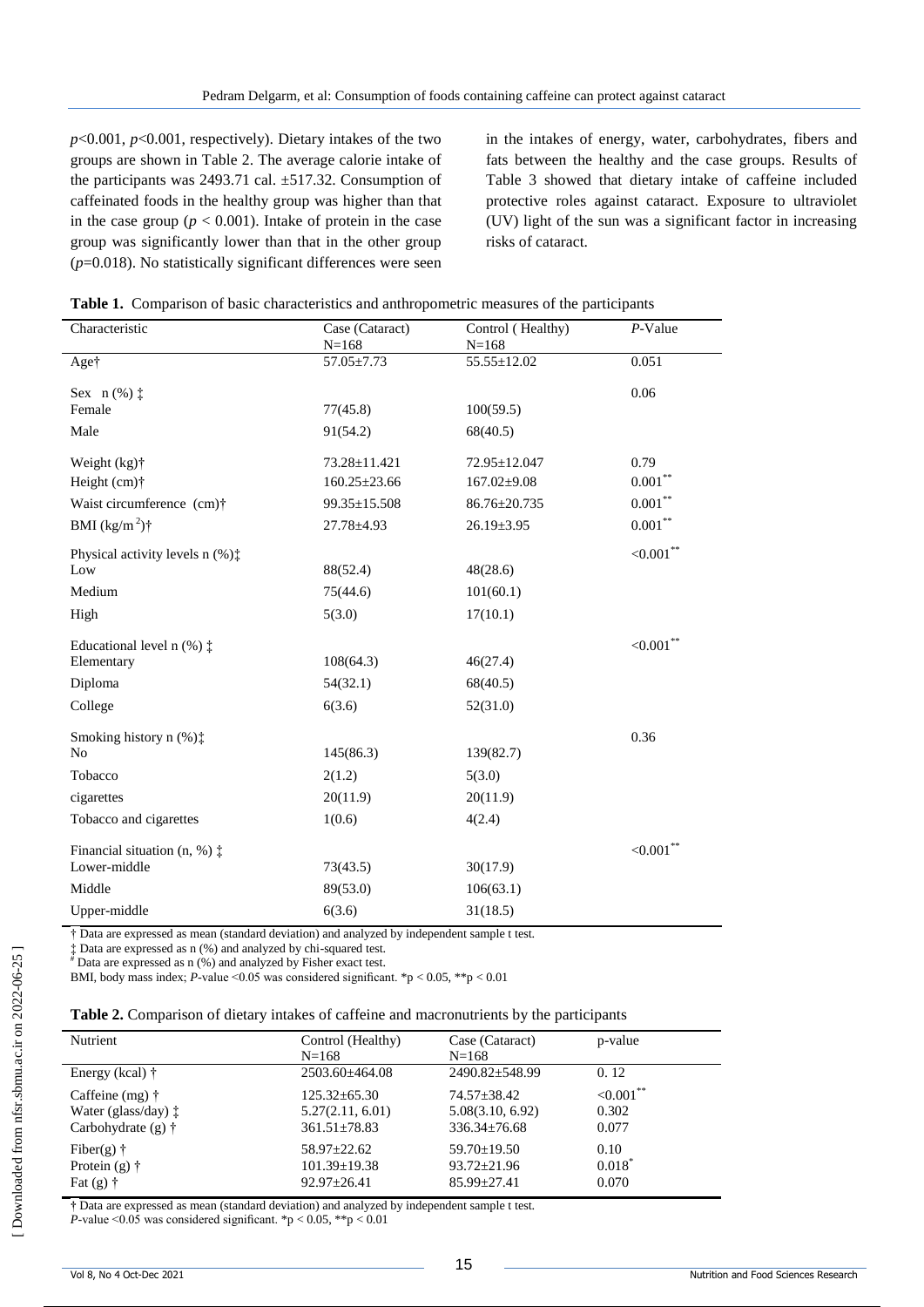| Nutrient intake    | Crude OR            | P-value              | Adjusted OR Model 1 | P-value       |
|--------------------|---------------------|----------------------|---------------------|---------------|
| Exposure to UVB    | 1.92(1.12, 3.30)    | $0.017$ <sup>*</sup> | 2.31(1.28, 4.02)    | $0.004***$    |
| Caffeine (mg)      | 0.983(0.977, 0.988) | $<0.001$ **          | 0.981(0.975, 0.978) | ${<}0.001$ ** |
| Water              | 0.931(0.812, 1.06)  | 0.31                 | 0.966(0.812, 1.13)  | 0.634         |
| Carbohydrate $(g)$ | 0.997(0.994, 1.00)  | 0.8                  | 0.990(0.991, 0.998) | 0.24          |
| Fiber(g)           | 1.02(0.02, 1.04)    | < 0.14               | 1.04(0.01, 1.040)   | 0.50          |
| Fat $(g)$          | 0.993(0.98, 1.00)   | 0.09                 | 0.990(0.981, 1.00)  | 0.08          |
| Protein $(g)$      | 0.990(0.95, 1.01)   | 0.07                 | 0.992(0.94, 1.05)   | 0.06          |

**Table 3.** Occurrence of cataract with intakes of caffeine and macronutrients using odds ratios (OR) and 95% confidence intervals (CI)

 OR calculated by *logistic regression*. BMI and waist circumference was included in the model 1. *P*-value <0.05 was considered significant.  $*_{p}$  < 0.05,  $*_{p}$  < 0.01

## **Discussion**

Cataract is described as a public health problem worldwide. Several factors play roles in the pathogenesis of this disease, investigated in the present study. Based on the results, the case group included higher levels of BMI and waist circumference as well as lower levels of physical activity, education and income. Case-control study was carried out with the major purpose of assessing possible relationships between the consumption of caffeinated foods and beverages and the occurrence of cataract. Studies have shown that consumption of coffee can increase nitric oxide (NO), tumor necrosis factor alpha (TNF-α), interleukin 9 beta (IL-9β), malondialdehyde and calcium pump that leads to increased calcium in cells, stimulated oxidation and production of reactive oxygen species (ROS) and decreased superoxide dismutase (SOD) in the lenses. In addition, caffeine maintains concentration of glutathione in the lens and helps prevent oxidative stress and maintain metabolic function and tissue transport. These changes play roles in preventing oxidative stress in the lens cells. Therefore, coffee can be effective in preventing and improving conditions of cataracts. Results showed that increased exposure to the sunlight could increase the occurrence of cataracts. In contrast, increased consumption of caffeinated foods and beverages played protective roles against cataract.

In an ecological study on the prevalence of cataractinduced blindness in combination with other eye diseases such as glaucoma, diabetic retinopathy, trachoma and agerelated degenerative macular degeneration, results showed that caffeine was involved in inhibiting formation of ROS and thus preventing cell damages. They showed that groups that received further coffee included lower chances of developing cataract; as shown by the present study (17). Results of another case-control study in mice demonstrated that caffeine played roles in preventing cataract by maintaining adenosine triphosphate (ATP) levels by inhibiting oxidative stress and maintaining normal lens metabolism and regenerative glutathione levels (18). Caffeine showed preventive roles against oxidative stress by maintaining glutathione concentrations in lenses and thus maintaining metabolic function and tissue transport as well as preventing induction of apoptosis (19). In a study, lens of the eyes was examined to analyze the quantity of caffeine and its pharmacokinetic effects on health of the lens after coffee consumption by the patients with cataract. Caffeine could include preventive effects on cataract after absorption (8). In another study, effects of caffeine on the prevention of ascorbic acid and glutathione depletion due to high-fat diets were investigated. Results showed that coffee consumption prevented decreases of ascorbic acid caused by high-fat diets in the lenses. In general, caffeine could prevent decreases in ascorbic acid and glutathione in the lens and the level of ascorbic acid depended on the level of caffeine (23). Moreover, studies investigated roles of caffeine in improving lens health and results were similar to those from the present study (24–26).

Naturally, microribonucleic acids (miRNAs) play significant roles in cell death, proliferation and stress response. Oxidative stress can activate miRNAs through the production of ROS, leading to the destruction of ocular lens tissue cells. Caffeine consumption inhibited these miRNAs. Therefore, protective effects of caffeine against cataract were attributed to the ability of this compound to prevent the formation of proapoptotic miRNAs (27). One of the limitations in this study was the use of specific community and region with similar eating habits and cultures. This has led to limitations in comparing various food consumptions between the individuals. Due to the use of a specialized ophthalmology clinic in the area because of high number of visits and limited access to individuals, access to comprehensive information was limited. However, the current findings can provide basic information in other areas in terms of relative educational level, economical status and average caffeine consumption. **Conclusion**

Increased exposure to the sunlight can increase the occurrence of cataract. Increasing consumption of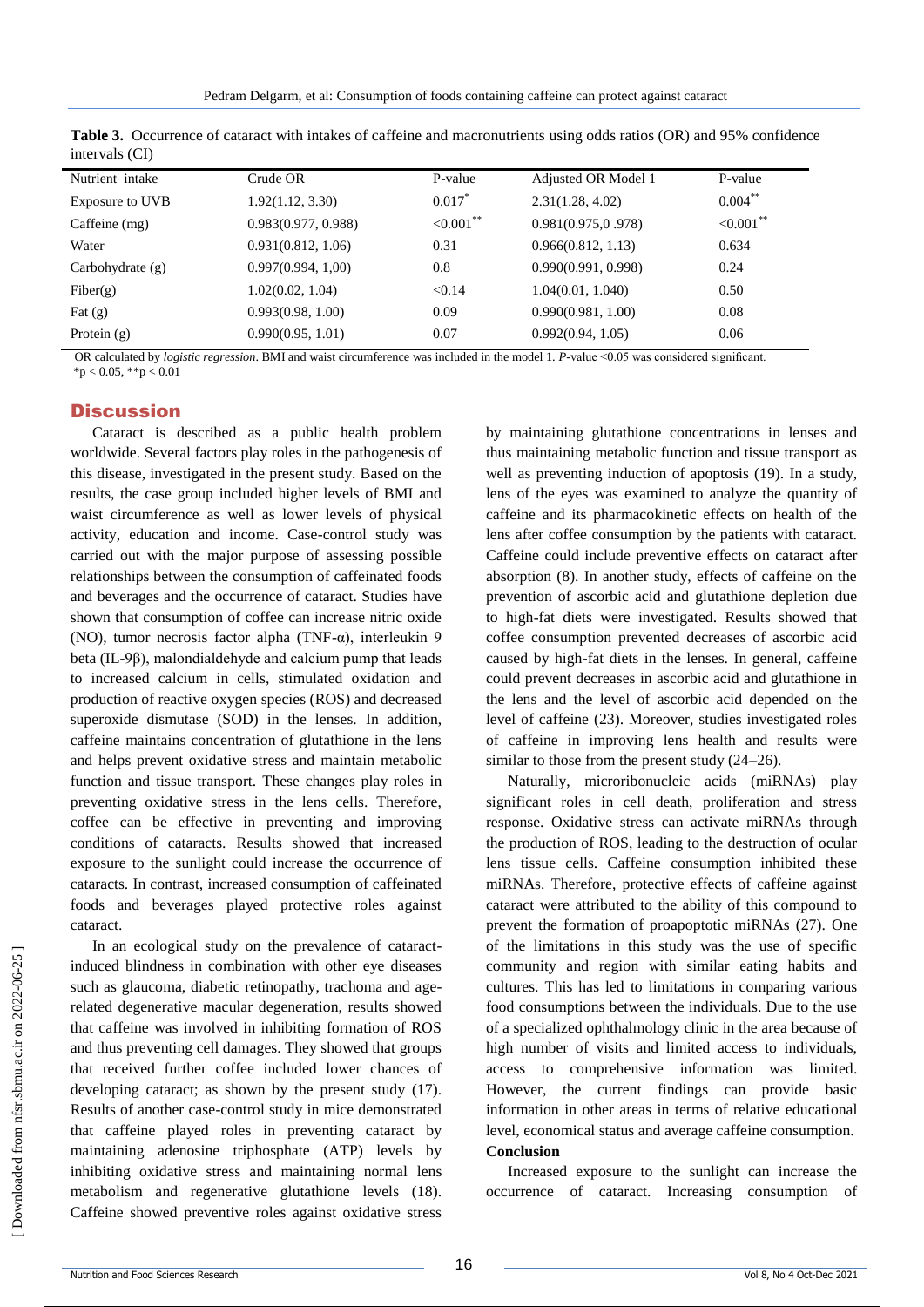caffeinated foods and beverages can play protective roles against cataract.

## Acknowledgement

This study was financially supported by the Vice-Chancellor for Research Affairs of Shoushtar Faculty of Medical Sciences, Shoushtar, Iran (grant no. 98000036).

# Financial disclosure

The authors declare no conflict of interests.

**Ethical Approval:** The Medical Ethics Committee of Shoushtar Faculty of Medical Sciences approved the study protocol based on the guidelines of 2013 Helsinki Declaration (registration no. IR.SHOUSHTAR.REC. 1399.027). All participants signed consent forms.

**Consent to Participate:** Written informed consents were received from the participants

**Authors' contributions:** P.D and S.A contributed in the conception and design, analysis of data and interpretation of the study as well as writing and revision of the manuscript. A.J, Y.M and MR.G contributed to the critical revision of the manuscript. All authors approved the final version of the manuscript before submitting.

#### References

- 1. Kumary RP, Ramkumar S, Thankappan B, Anbarasa K. Etiology and prevention of cataract. Studies on the cornea and lens.2015; 287-315.
- 2. Shabanynejad A, Zargaran A, Mehdizadeh A, Khalili M. Cataracts in the texts of iranian traditional medicine (Mansouri's law in medicine and ferdows al-hikma). Bina.2012;18(3):344-348.
- 3. Sahebalzamani M, Kosha S, Heidary M, Safavy M, Farshid P, Esmaeely I. Investigating the predisposing factors of agerelated cataracts in clients of opthalmology centers affiliated to tehran university of medical sciences. Islamic Azad University, Tehran Medical Branch.2009;20(4):273- 277.
- 4. Hashemy H, Rezvan F, Fotohy A, Gilasy H, Asgary S, Papey O, et al. Cataract surgery in khorasan razavi province during the 2006 to 2011. Journal of Mashhad Paramedical and Rehabilitation Sciences.2013;3(1):7-15.
- 5. Mobashery M, Barony M, Alidosty M, Yosefy M, Memarzadeh A, Behzady Y. Comparison of qualify of life of patients over 50 years before and after cataract surgery in chaharmahal and bakhtiari province. Journal of Iran University of Medical Sciences.2012;21(6):73-167.
- 6. Foraty H, Hojjaty Z, Rahmaninia F. The effect of acute caffeine consumption on muscle strength and endurance of amateur male soccer players. Applied Biological Sciences in Sports.2013;2(4):68-77.
- 7. Ranjbar R, Kordy M, Gaeeni A. The effect of caffeine consumption on anaerobic power, fatigue index and blood lactate levels of male students athletes. Journal of Sports Biological Sciences.2008;1(1):123-136.
- 8. Kronschläger M, Stimpfl T, Ruiß M, Hirnschall N, Leisser C, Findl O. Pharmacokinetics of Caffeine in the Lens

Capsule/Epithelium After Peroral Intake: A Pilot Randomized Controlled Study. Investigative ophthalmology & visual science. 2018;59(5):1855-60.

- 9. Kronschläger M, Löfgren S, Yu Z, Talebizadeh N, Varma SD, Söderberg P. Caffeine eye drops protect against UV-B cataract. Experimental eye research. 2013;113:26-31.
- 10. Varma SD, Kovtun S. Protective effect of caffeine against high sugar-induced transcription of microRNAs and consequent gene silencing: a study using lenses of galactosemic mice. Molecular vision. 2013;19:493.
- 11. Varma S, Hegde K, Kovtun S. Oxidative stress in lens in vivo: inhibitory effect of caffeine. A preliminary report. Molecular Vision. 2010;16:501.
- 12. Varma SD, Hegde KR. Prevention of oxidative damage to lens by caffeine. Journal of Ocular Pharmacology and Therapeutics. 2010;26(1):73-8.
- 13. Varma SD, Hegde KR, Kovtun S. UV-B-induced damage to the lens in vitro: prevention by caffeine. Journal of Ocular Pharmacology and Therapeutics. 2008;24(5):439-44.
- 14. Varma SD, Kovtun S, Hegde KR. UV-Induced Apoptosis in Lens: Prevention by Caffeine. Journal of Caffeine Research. 2011;1(2):131-6.
- 15. Rautiainen S, Lindblad BE, Morgenstern R, Wolk A. Total antioxidant capacity of the diet and risk of age-related cataract: a population-based prospective cohort of women. JAMA ophthalmology. 2014;132(3):247-52.
- 16. Robertson JM, Donner AP, Trevithick JR. Vitamin E Intake and Risk of Cataracts in Humans a. Annals of the New York Academy of Sciences. 1989;570(1):372-82.
- 17. Varma SD. Effect of coffee (caffeine) against human cataract blindness. Clinical ophthalmology (Auckland, NZ). 2016;10:213.
- 18. Varma SD, Hegde KR, Kovtun S. Inhibition of selenite-induced cataract by caffeine. Acta ophthalmologica. 2010;88(7):245-9.
- 19. Varma SD, Kovtun S, Hegde K. Effectiveness of topical caffeine in cataract prevention: studies with galactose cataract. Molecular vision. 2010;16:2626.
- 20. Mirmiran P, Esfahani FH, Mehrabi Y, Hedayati M, Azizi F. Reliability and relative validity of an FFQ for nutrients in the Tehran lipid and glucose study. *Public Health Nutr*. 2010;13:654-62.
- 21-Mohseni H, Malek Mohammadi F, Karampour Z, Amini S, Abiri B, Sayyah M. The relationship between history of dietary nutrients intakes and incidence of aggressive behavior in adolescent girls: A case-control study. Clin Nutr ESPEN. 2021;43:200-205.
- 22-Vasheghani-Farahani A, Tahmasbi M, Asheri H, Ashraf H, Nedjat S, Kordi R. The Persian, last 7-day, long form of the International Physical Activity Questionnaire: translation and validation study. Asian J Sports Med. 2011; 2:106.
- 23. Nakazawa Y, Ishimori N, Oguchi J, Nagai N, Kimura M, Funakoshi Tago M, et al. Coffee brew intake can prevent the reduction of lens glutathione and ascorbic acid levels in HFD fed animals. Experimental and therapeutic medicine. 2019;17(2):1420-5.
- 24. Taalat MS, Aly EM, Mohamed ES, Ali MA, Gaber HA. Caffeine and nifedipine effect on cataract induced by